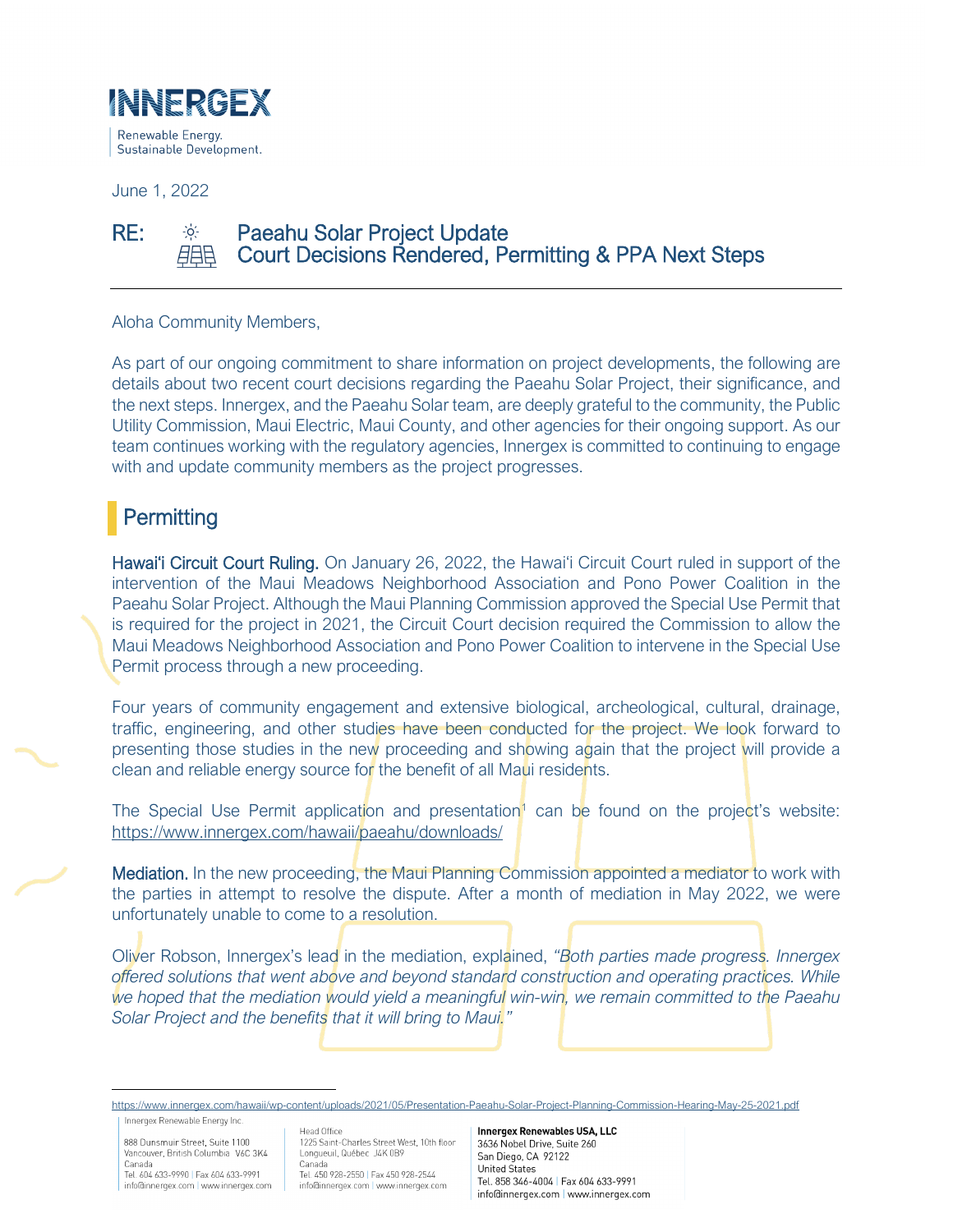

Next Steps. Without a settlement, the matter goes to an assigned hearing officer before whom the parties will have the opportunity to present facts on the technical merits of the project. The hearing officer is responsible for setting up the procedural schedule and conducting the hearing. After the evidence has been presented, the hearing officer will present findings and recommendations to the Maui County Planning Commission. The Commission will vote on whether to accept the recommendations. This process could take a few months.

### Power Purchase Agreement

On March 2, 2022, the Hawai'i Supreme Court ruled that the State Public Utilities Commission (PUC) had properly evaluated the Maui community group's allegations of harm and upheld the PUC's approval of a Power Purchase Agreement (PPA) between Maui Electric Company and the Paeahu Solar Project.

Regarding community outreach, the Hawai'i Supreme Court held:

*The PUC reviewed evidence about Paeahu's community engagement activities and it credited Paeahu's responses to community concerns; Paeahu made design changes and explored an alternative location. The PUC then found that Paeahu fulfilled its community outreach requirements….We do not find clear error with the PUC's findings.* 

You may find Hawai'i Supreme Court Ruling at [https://www.courts.state.hi.us/wp](https://www.courts.state.hi.us/wp-content/uploads/2022/03/SCOT-21-0000041.pdf)[content/uploads/2022/03/SCOT-21-0000041.pdf](https://www.courts.state.hi.us/wp-content/uploads/2022/03/SCOT-21-0000041.pdf) 

Next Steps: Following the Hawai'i Supreme Court ruling, the PUC will address the second phase of the docket, which is the approval of the overhead transmission line that will be needed to connect the project to the Auwahi switchyard in South Kihei on Ulupalakua Ranch land. A new procedural schedule for this decision should be posted by the PUC within the next few months. Paeahu Solar is PUC Docket Number 2018-0433.

## Drainage Design

We understand that the December 2021 storm, which brought torrential rain and run-off throughout South Maui, heightened concerns about drainage and run-off in the Project area.

The management of drainage and run-off are critical components of all our projects. We have studied the existing drainage patterns in the Project Study Area, including the completion of a hydrologic and hydraulic analysis<sup>[2](#page-1-0)</sup>. These efforts helped Innergex's project team understand the complexities of the local environment and the potential for flooding within and downslope of the Project Study Area. The County Master Drainage Plan specifically highlights localized concerns within the area downstream of the Project, and our engineers have designed stormwater facilities to effectively manage water that flows through the Project site.

Based on the preliminary drainage plan design, peak flows will be reduced or unchanged in the gulches that pass through the Project Study Area. The preliminary grading plan and drainage plan will not increase peak stormwater flows to the downslope areas and will not create new flood hazards

<span id="page-1-0"></span>[<sup>2</sup> https://www.innergex.com/hawaii/wp-content/uploads/2020/11/Appendix-K\\_Hydrologic-and-Hydraulic-Analysis-and-Preliminary-Drainage-Plan.pdf](https://www.innergex.com/hawaii/wp-content/uploads/2020/11/Appendix-K_Hydrologic-and-Hydraulic-Analysis-and-Preliminary-Drainage-Plan.pdf)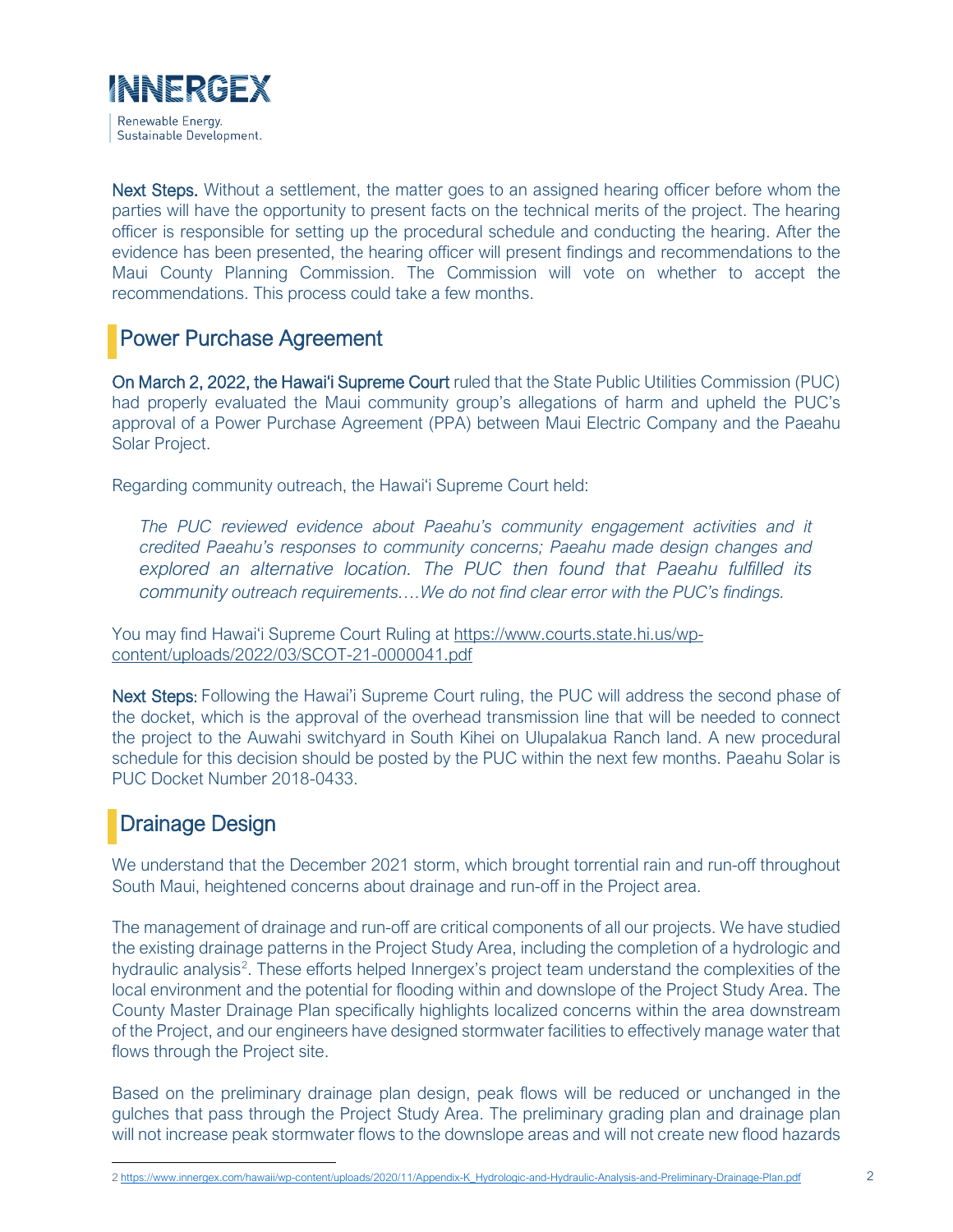

Į

for the downslope properties. Retention basins will be constructed as part of best management practices to reduce sediment discharge and delay peak flows generated by storms from entering the water channels. The project will follow all County Department of Public Works permitting and design requirements and the final drainage plan submitted to Maui County for construction permit approvals will be reviewed, signed and stamped by a local engineer.

Innergex remains committed to providing ongoing assistance to Leeward Haleakala Watershed Restoration Partnership to help improve the upland watershed area throughout the project's operation.

### *Paeahu Solar Project Overview*

*The Paeahu Solar Project is a 15MW fixed-tilt solar PV coupled with a 60 MWh battery energy storage system (BESS). The BESS would be charged from the solar panels during the day. The Project:*

- provides Maui Electric with flexible, semi-dispatchable renewable energy at a fixed price for 25 years
- *provides enough electricity to power* the equivalent of 6,900 homes
- *will provide* South Maui *with stored renewable generation and improve grid stability*
- *will occupy approximately 150 acres of which solar panels will cover about 50 acres*
- *will* displace about 1,342,000 barrels of fossil fuel *over the 25-year life of the project*
- *will offset an* estimated 527,810 net metric tons *of greenhouse gas emissions over the life of the project*
- *will help* replace the power of the 38 MW oil-fired Kahului Power Plant *due to close in 2024*

## Paeahu Solar's Contributions to State and County Goals

The Paeahu Solar Project, to be sited on Ulupalakua Ranch on approximately 150 acres of fallow grazing land, is a critical part of maintaining a reliable supply of power, achieving Maui's renewable energy goals, and reducing Hawai'i's dependence on imported fossil fuels. Paeahu Solar was one of 17 projects statewide to be selected by Hawaiian Electric through an RFP process initiated in 2018 to move Hawai'i toward its 100 percent renewable energy portfolio standard by 2045.

As part of the 100 percent renewable energy goal, Hawaiian Electric is tasked with closing the 74 year-old, fossil-fuel-burning Kahului Power Plant by 2024. Recently, two planned renewable projects have rescinded their PPA with the PUC, effectively cancelling the projects. The projects can no longer continue under their original PPA due to escalating costs and supply shortages for solar panels and batteries as well as increased shipping prices. Given these shifts with proposed RFP 1 and RFP 2 renewable projects, HECO has indicated that the 2024 closure date is in jeopardy, noting that 40MW of solar plus storage must be online to maintain a reliable grid after the plant closure. The Paeahu Solar Project is a key piece to eliminating the GHGs and polution created by the Kahului Power Plant while ensuring energy security in Maui.